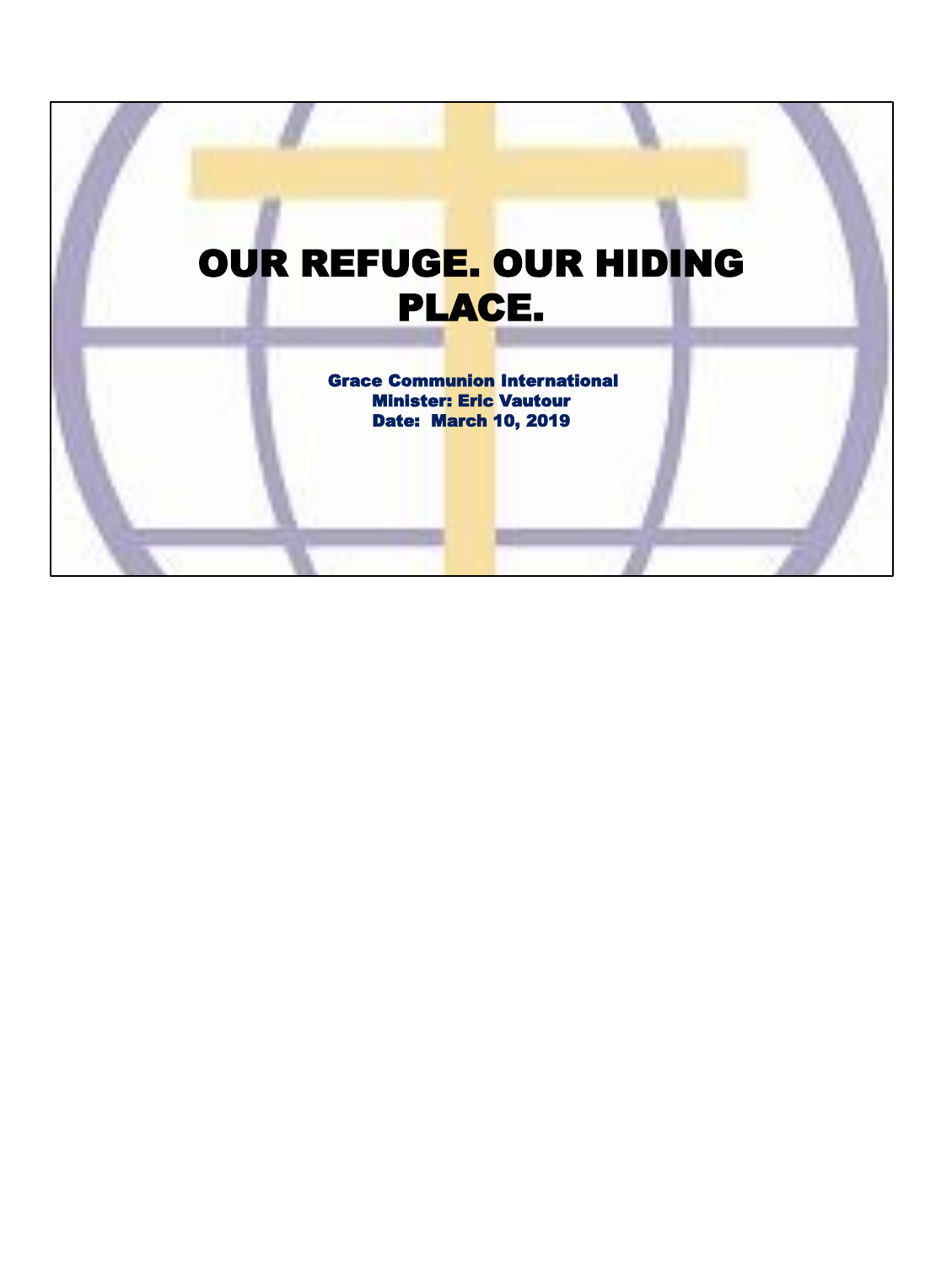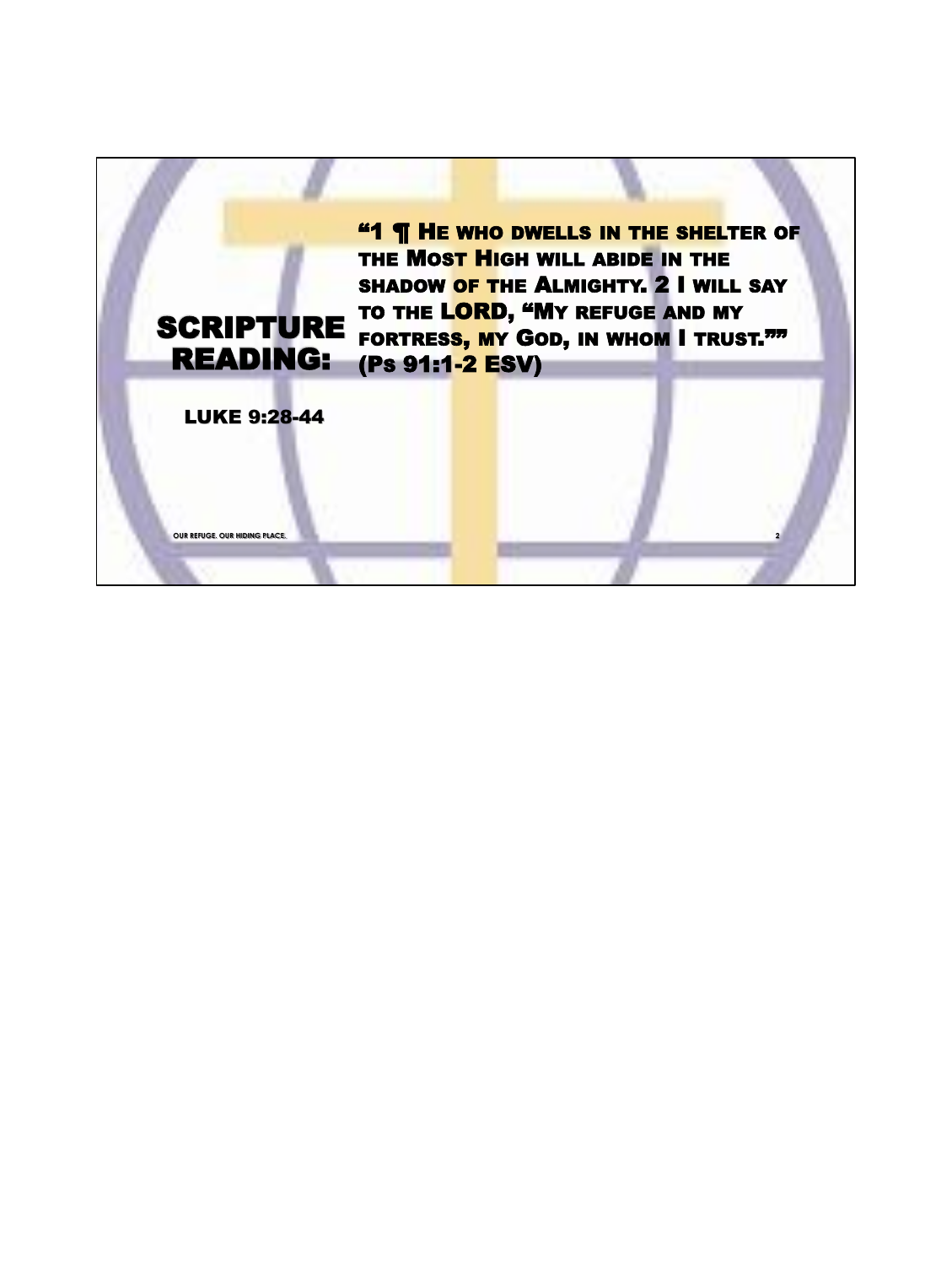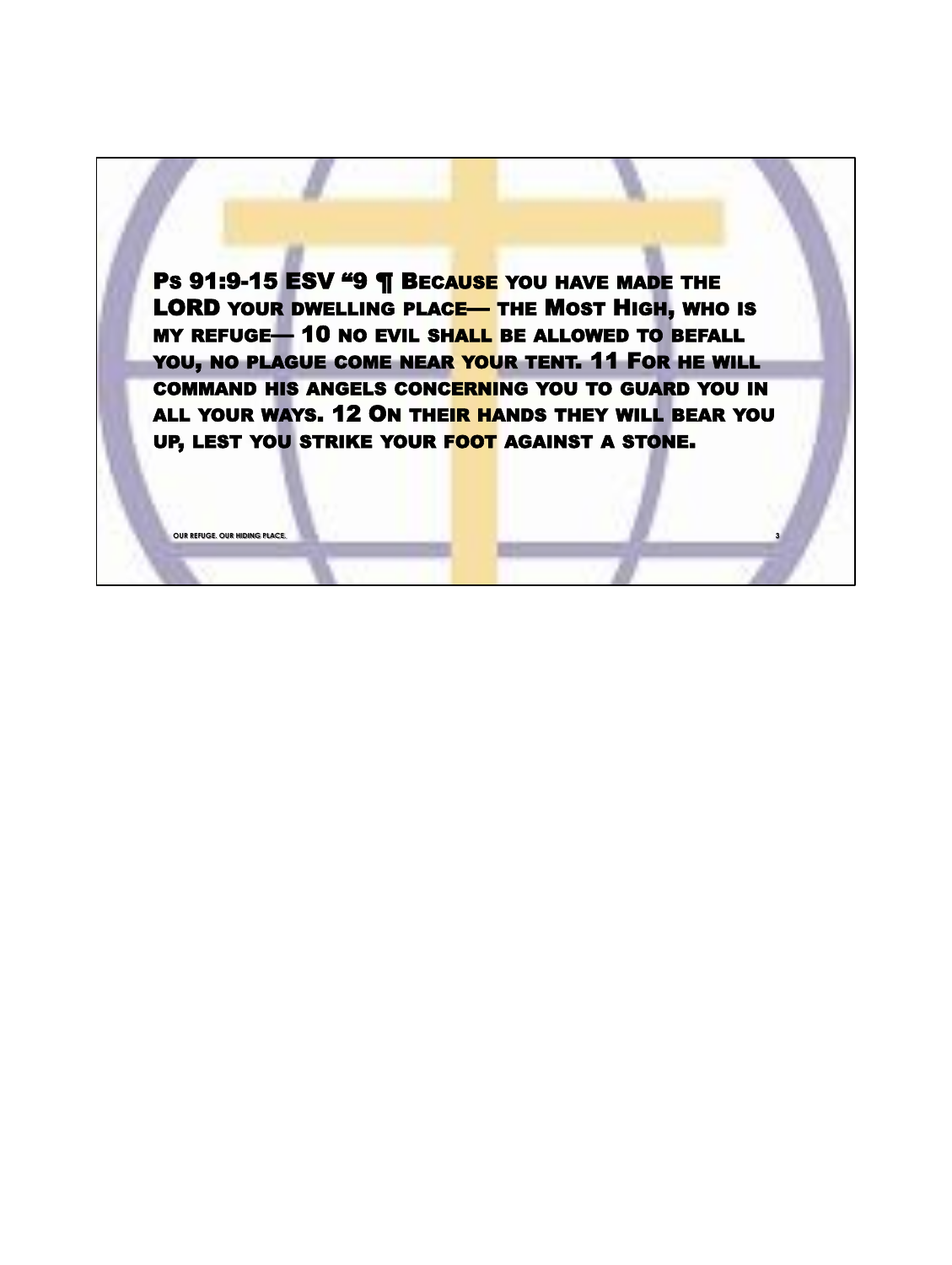13 You will tread on the lion and the adder; the young lion and the serpent you will trample underfoot. 14 "Because he holds fast to me in love, I will deliver him; I will protect him, because he knows my name. 15 When he calls to me, I will answer him; I will be with him in trouble; I will rescue him and honor him." (Ps 91:9-15 ESV)

**OUR REFUGE. OUR HIDING PLACE.**

**4**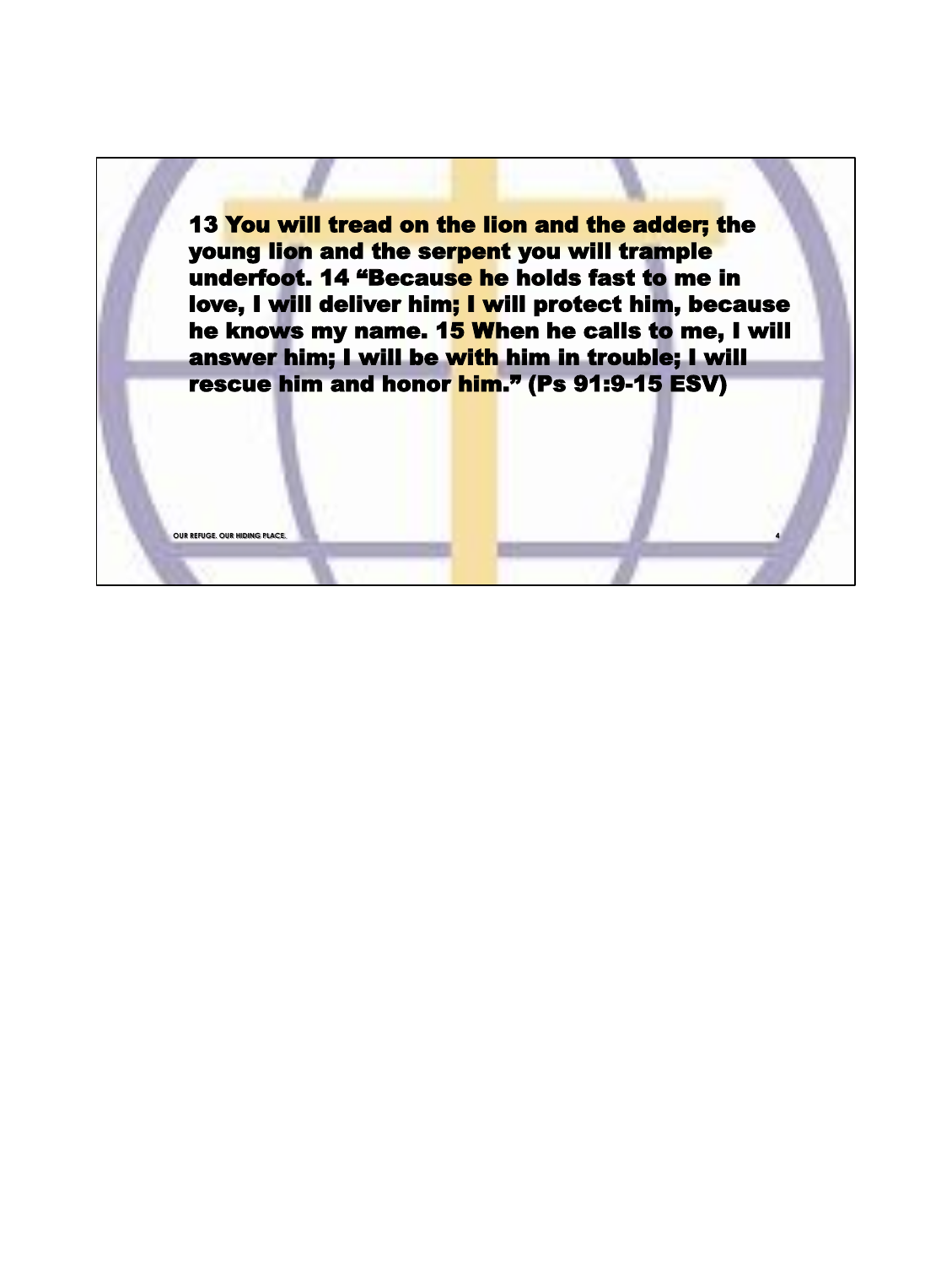

The Old Testament is an important part of God's word.

The Bible begins with the book of Genesis, as we all know. The covenant with Israel was not yet in place as it only began at Mount Sinai after God delivered Israel from the bondage of the Egyptians.

Prior to the establishment of the Old Covenant with Israel, God's invisible hand was still involved in our world as he worked through such people as Abel, Enoch, Noah, Abraham, Isaac and Jacob to further his plan of salvation.

The Psalms are part of the Old Covenant. They pointed to Jesus. In fact Jesus was the member of the Trinity that the Israelites followed. **"and all drank the same spiritual drink. For they** (the Israelites) **drank from the spiritual Rock that followed them, and the Rock was Christ." (1Co 10:4 ESV).**

During today's sermon, we are going to consider where and who is our true home, where is our refuge, where is our hiding place.

As we go through some 91, it is important to realize that we do not read the book of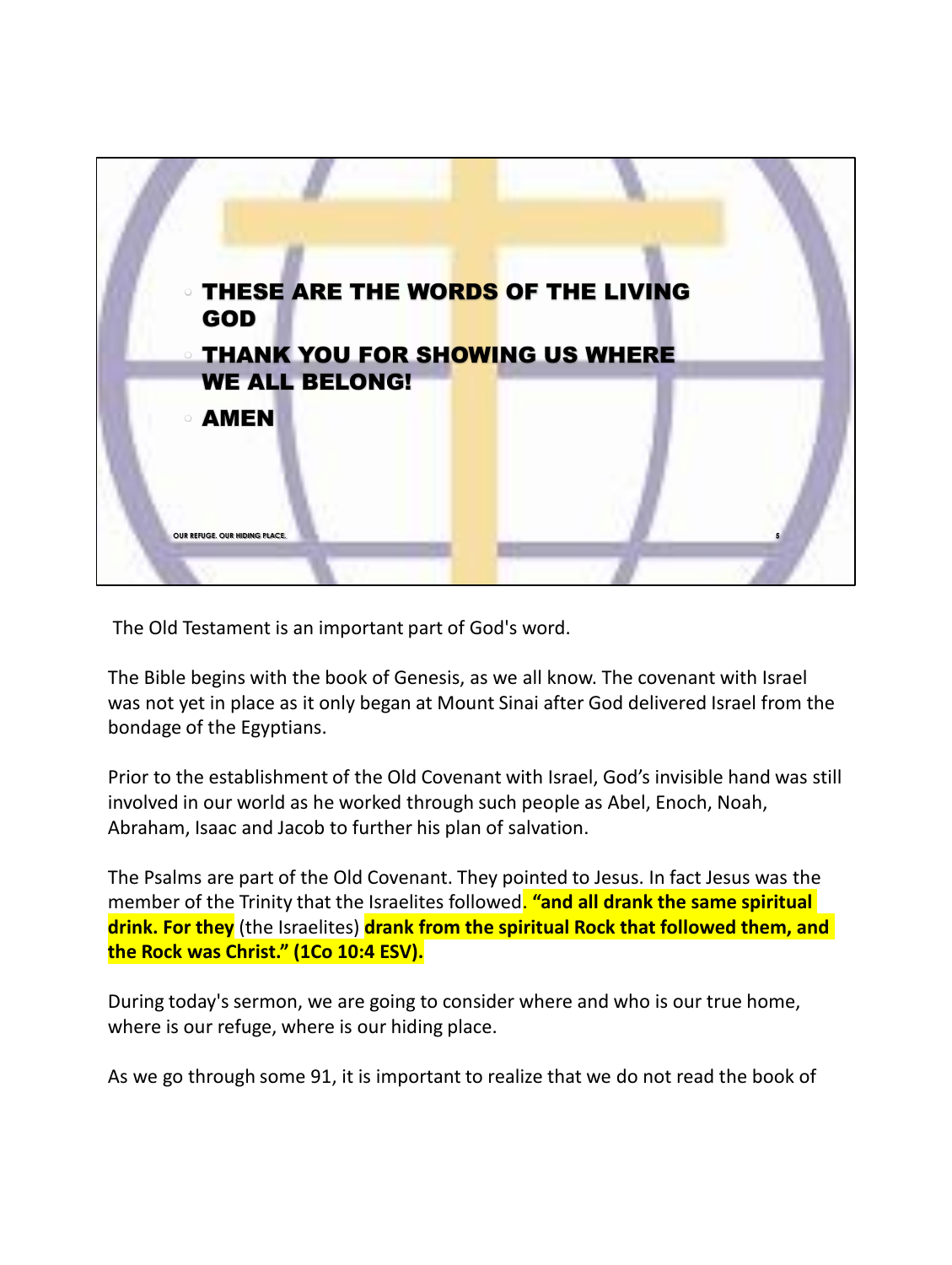Psalm as an ordinary textbook. (Next slide)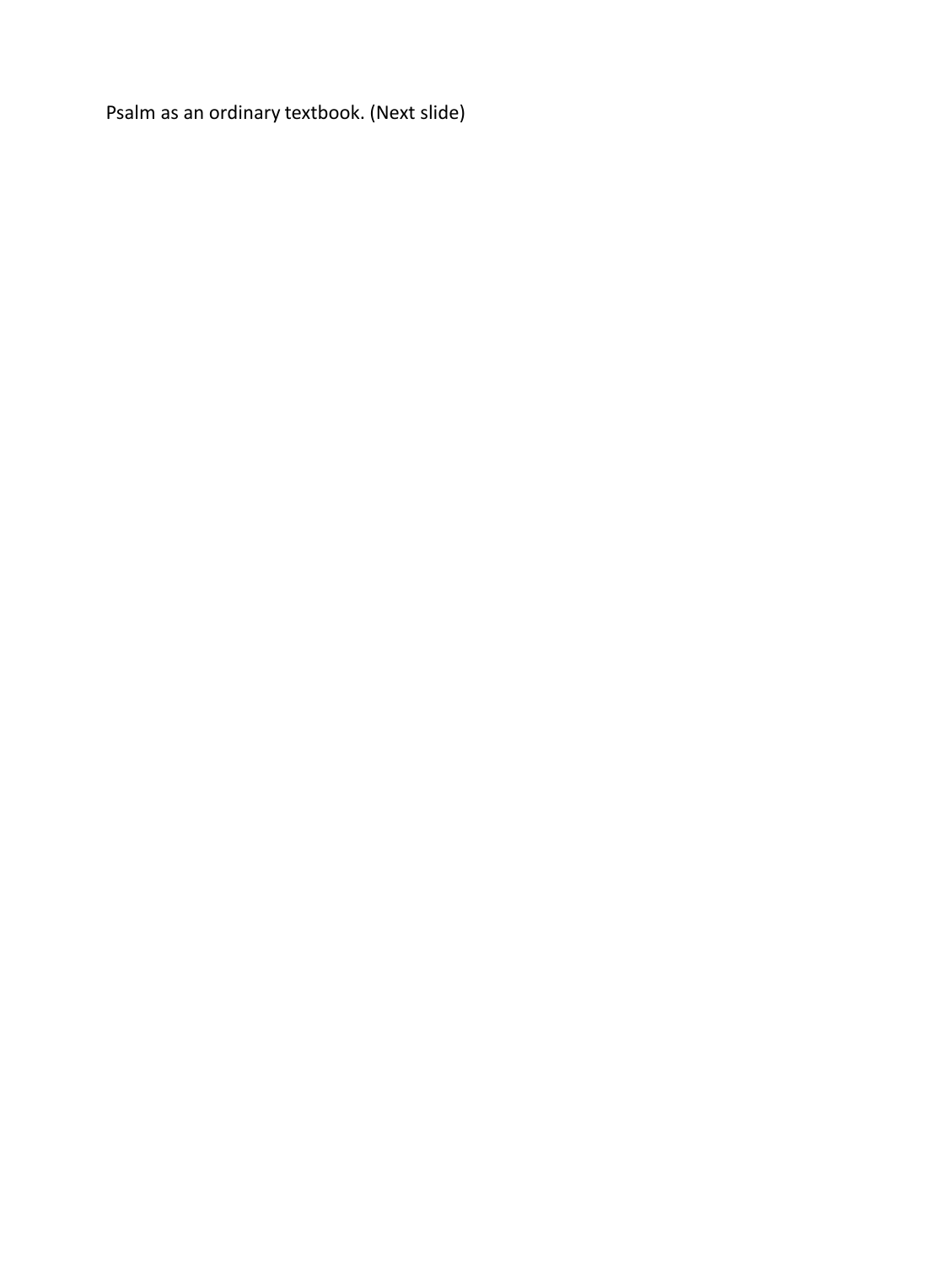# How to read this book (from

https://www.gci.org/articles/exploring-psalms/) The Bible is God's revelation to humanity. Within the Bible, God has chosen to reveal different aspects of his nature in a variety of ways — such as through law, history, proverbs and prophecy. The Psalms are part of God's revelation through poetry: "The Psalms as a whole address the relationship between Israel (individually and collectively) and God. And yet by its very nature the relationship with God is not easily expressed within the limitations of human

**6**

**speech. MACE.**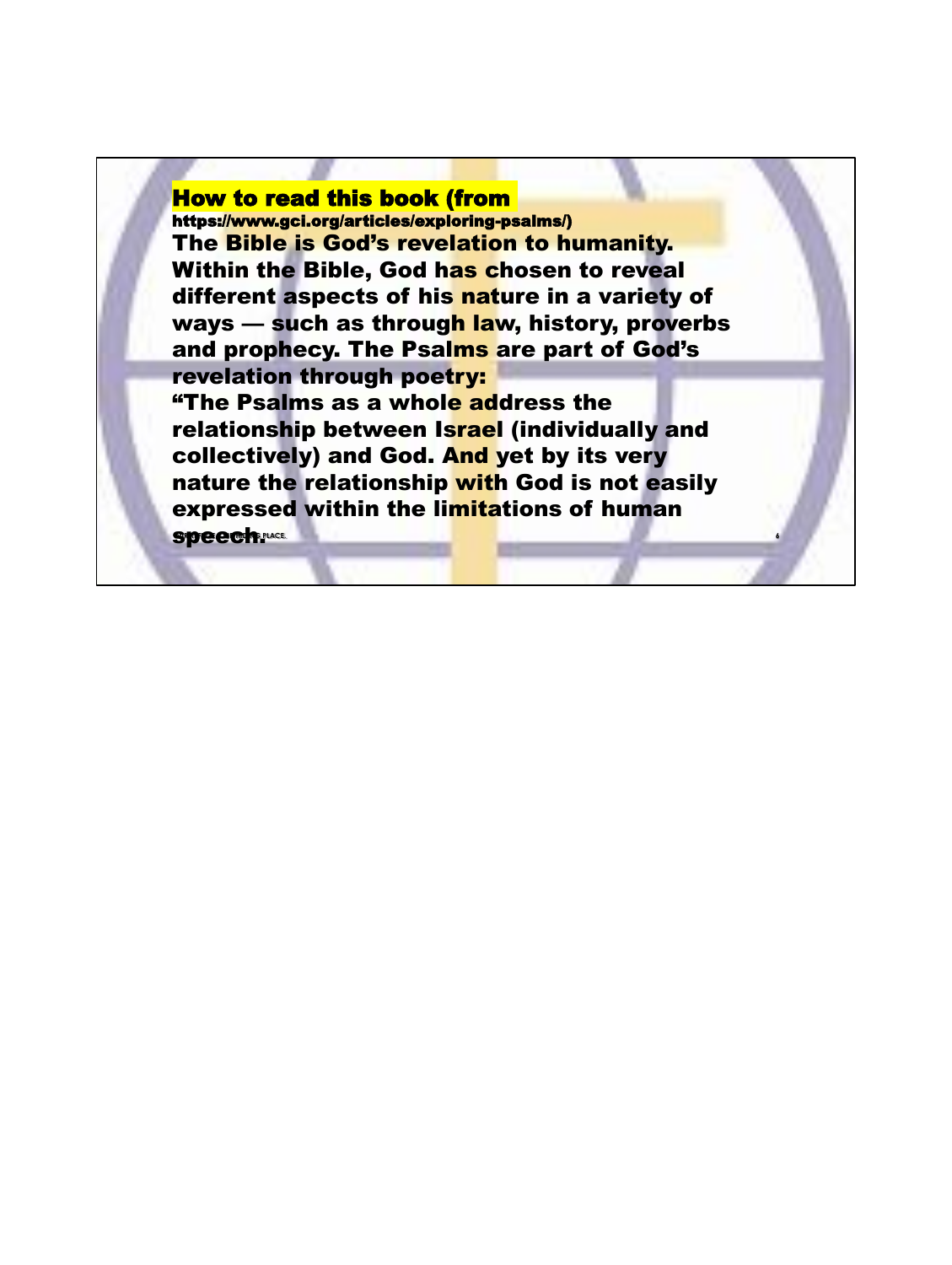

Conscious about the style used by God in the Psalms, let us proceed.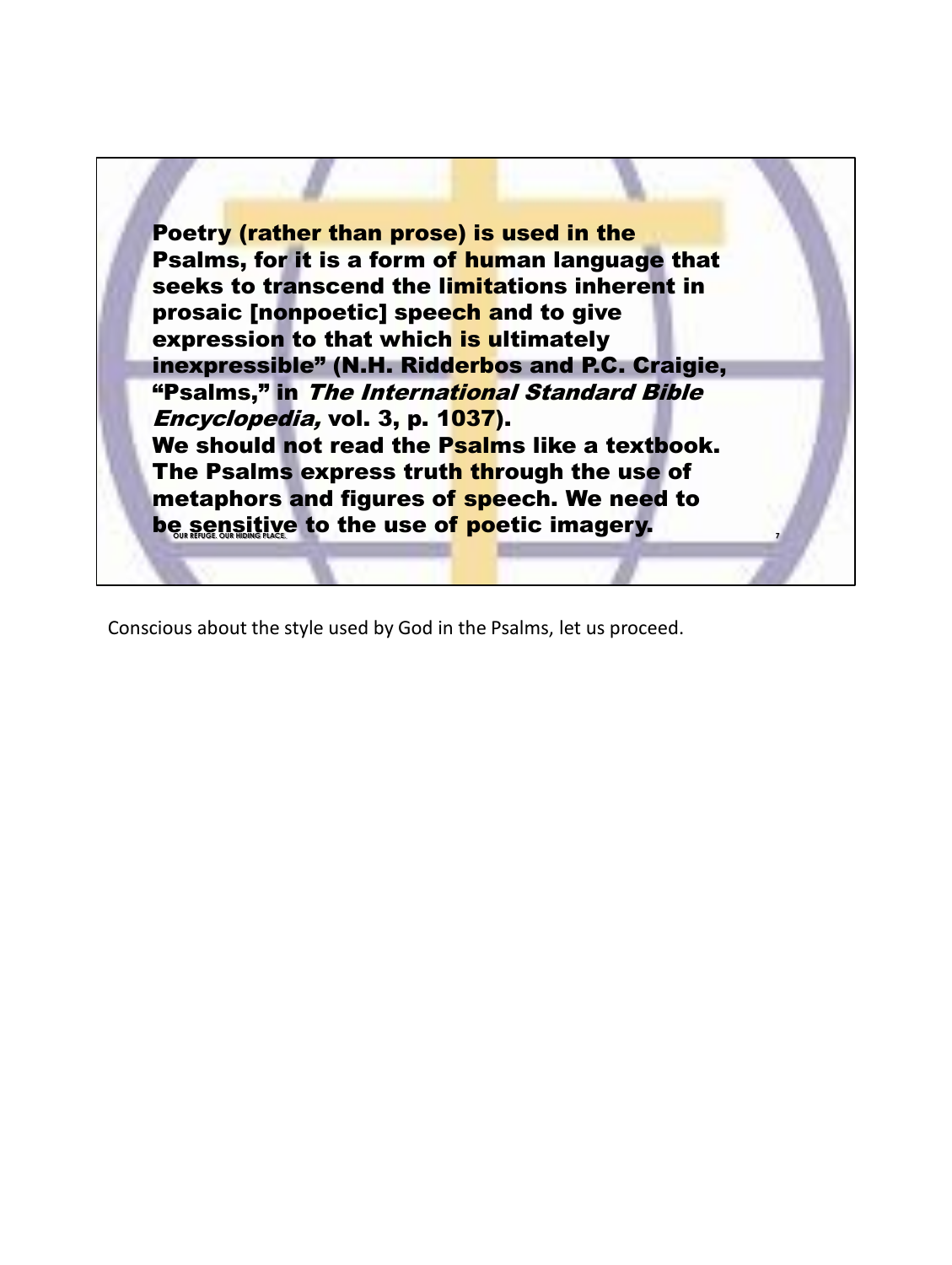

We can safely say that we not only dwell in the shadow of the most high God but we dwell in God himself as he abides in us and we in him.

The New Testament tells us in various places that our body is the temple of God. (2 Corinthians 6:16).

That we live in God and God in us was Jesus prayer before he died.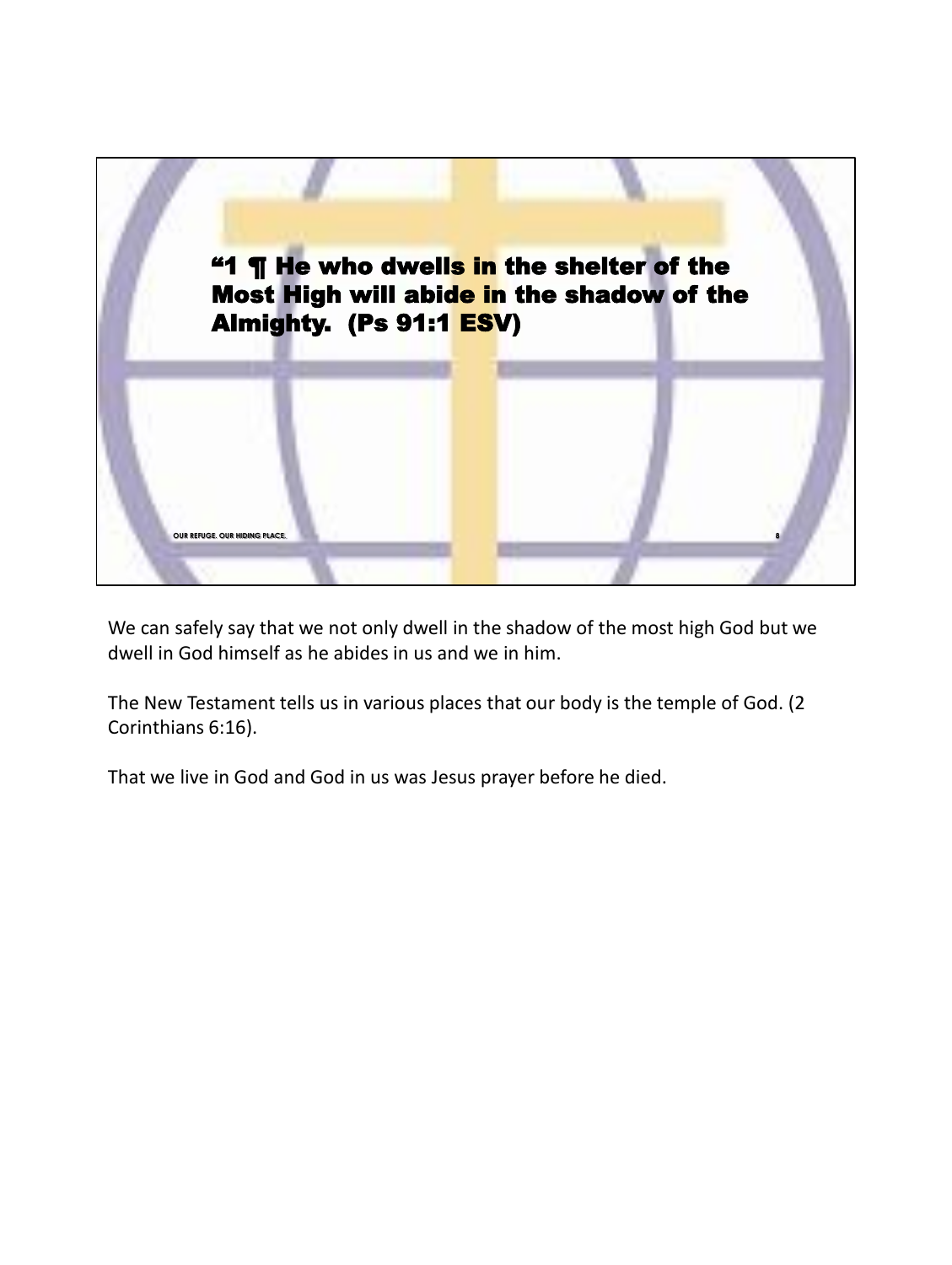

How can this be so?

It can only be so by voluntary entering into the triune God relationship of the Father, the Son and the Holy Spirit. It is only possible through becoming united to Christ who is both God and man in his one nature. The miracle of entering into his godly relationship is a miracle and a privilege which is beyond our grasp to understand. We can only apprehend it, grasp it through faith in Christ.

We cannot enter this relationship on our own strength. The Father makes this relationship a possible through his Son.

We are talking about very lofty things. It is a relationship beyond what we humans have experienced. Whether we know it or not, we all long for this a perfect relationship of perfect outgoing love for one another in Christ. In this world, we unfortunately mess up. Human relationship are so fragile as witnessed by the numerous relationship problems and challenges we all face and experience.

The Old Testament was pointing to Jesus. Jesus is the substance. **""These** (*food, drink, festival, new moon, Sabbath as found in the Old Testament*) **are a shadow of the things**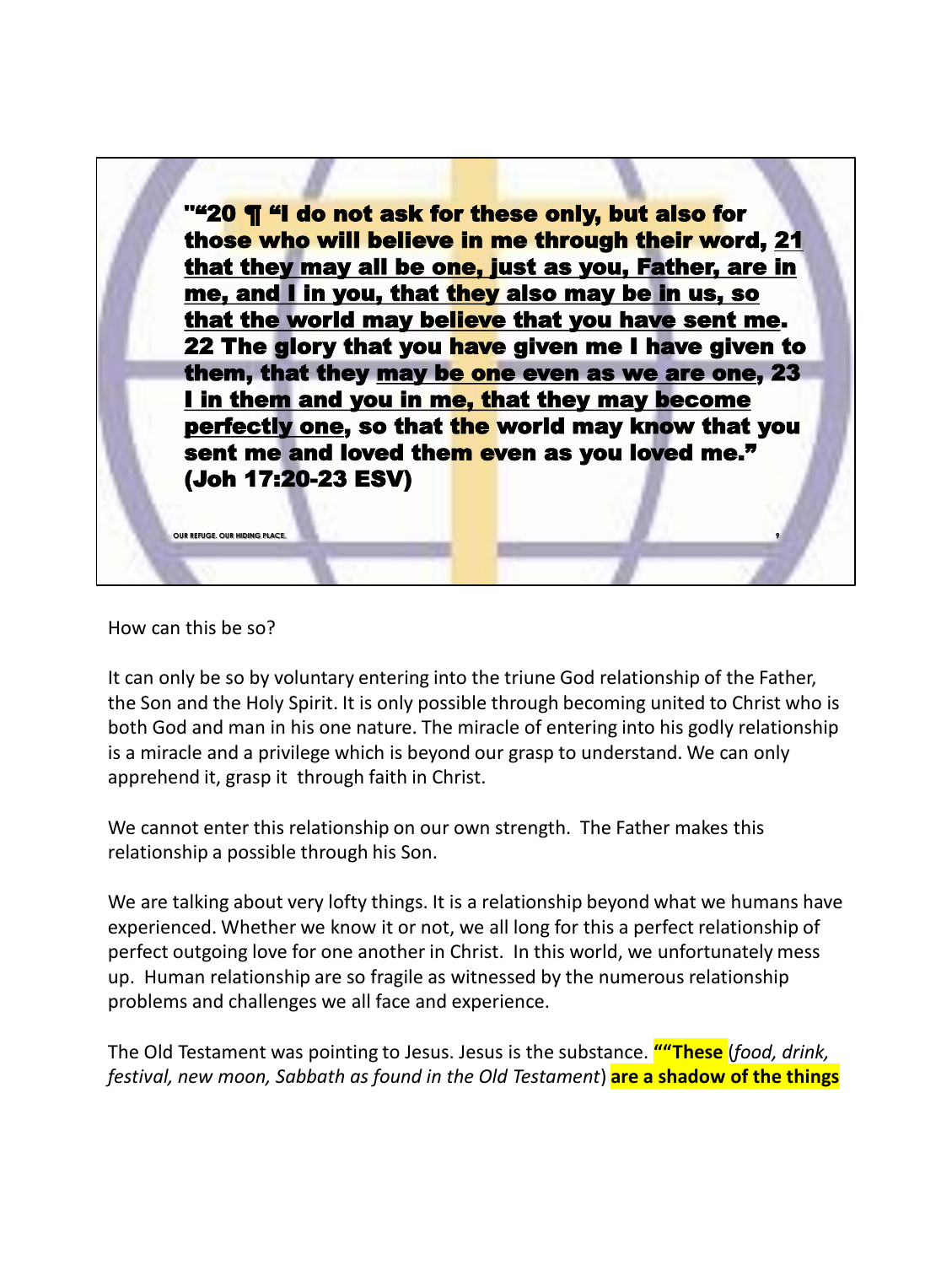### **to come, but the substance belongs to Christ." (Col 2:17 ESV).**

#### **What is the shelter as mentioned in this Psalm?**

According to the Strong concordance, the word shelter means **"a covering, hiding place, secrecy"**

#### **Who is our hiding place from the evil of this world?**

God is our hiding place "**You are a hiding place for me; you preserve me from trouble; you surround me with shouts of deliverance. \@Selah\@" (Ps 32:7 ESV)**

Jesus is our hiding place, our shelter. Our citizenship is in heaven. We are citizens of heaven united in Christ. "**But our citizenship is in heaven, and from it we await a Savior, the Lord Jesus Christ," (Php 3:20 ESV)**

## **"Therefore, my brothers, whom I love and long for, my joy and crown, stand firm thus in the Lord, my beloved." (Php 4:1 ESV)**

In God's dwelling place, we are told that there is no condemnation for those who are in Christ Jesus. In fact, we are told that the law of the Spirit has set us free in Christ from the law of sin and death.

Jesus has condemned sin in the flesh for us. The Father sent him in the likeness of sinful flesh and for sin. We have been called to walk according to the Spirit and not to walk according to our fleshly passion. In Christ, there is life and peace as we set our minds on the Spirit, as we read in Romans 8:1-6.

Entering the shelter of God is a voluntary action. God never forces his hiding place, his salvation upon us. It is a gift that we accept freely in his grace. God gives us the desire to enter this most holy place.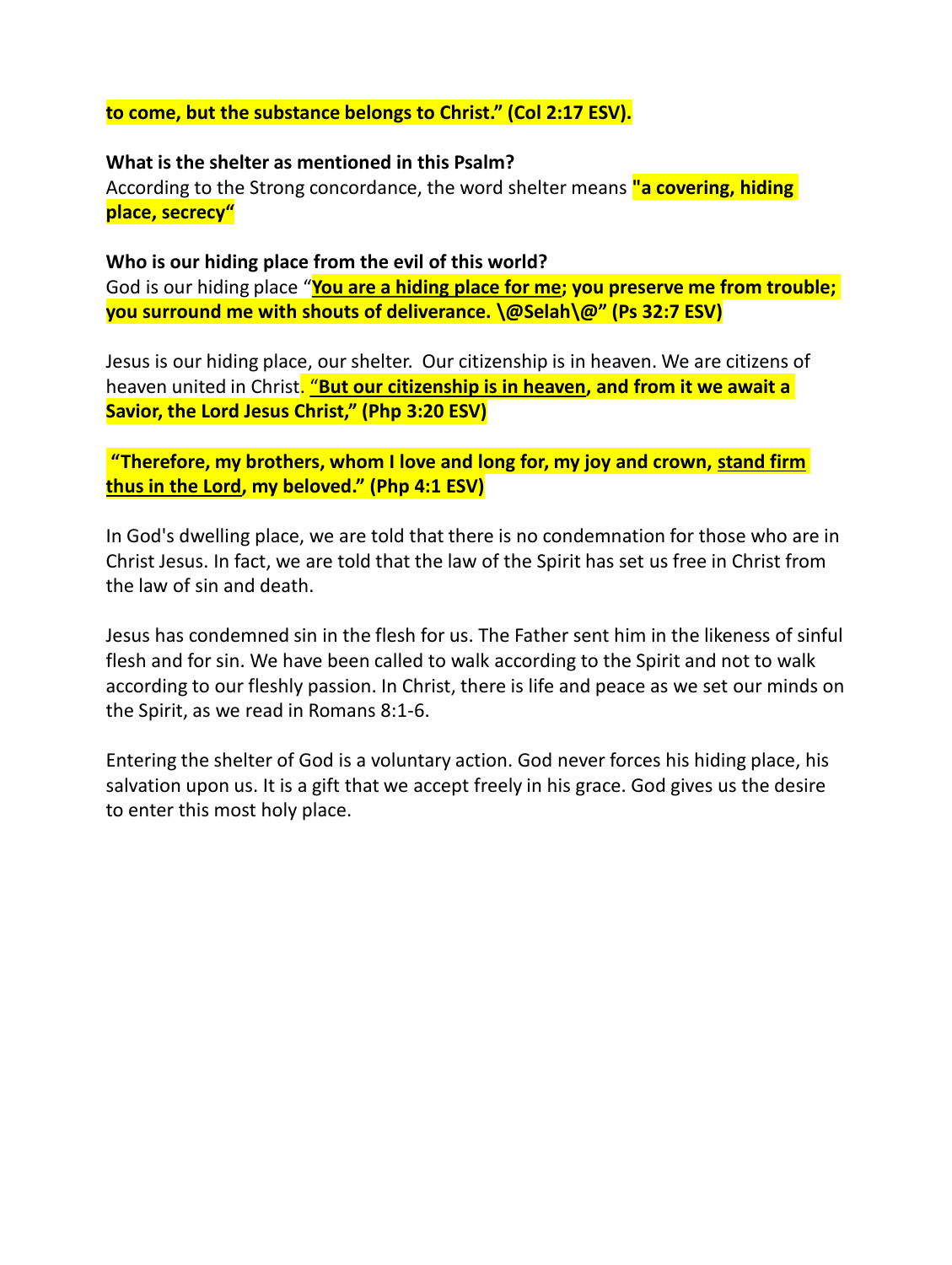

The author of this Psalm responded in faith.

Surely for the author of Psalm to say that God was his refuge and fortress reflects the fact that life must not have been easy for him. He must have experienced some dangers.

Whatever he was going through, he chose to place his trust in our loving God.

Thinking of this verse reminded me of Hebrews 11, the faith chapter where God's faithful people trusted and put their lives in God's hands in faith. When their situations appeared impossible, they trusted in God even without seeing the outcome.

We think of Noah who build an ark for the saving of his household when there was no evidence of a coming flood. Can we imagine the ridicule that he and his family must have faced.

Chapter 11 of Hebrews also tells us of many others who experienced horrendous experiences as well as victories. They were all waiting for a better life beyond this life. God was indeed their fortress and refuge. "**39 And all these, though commended**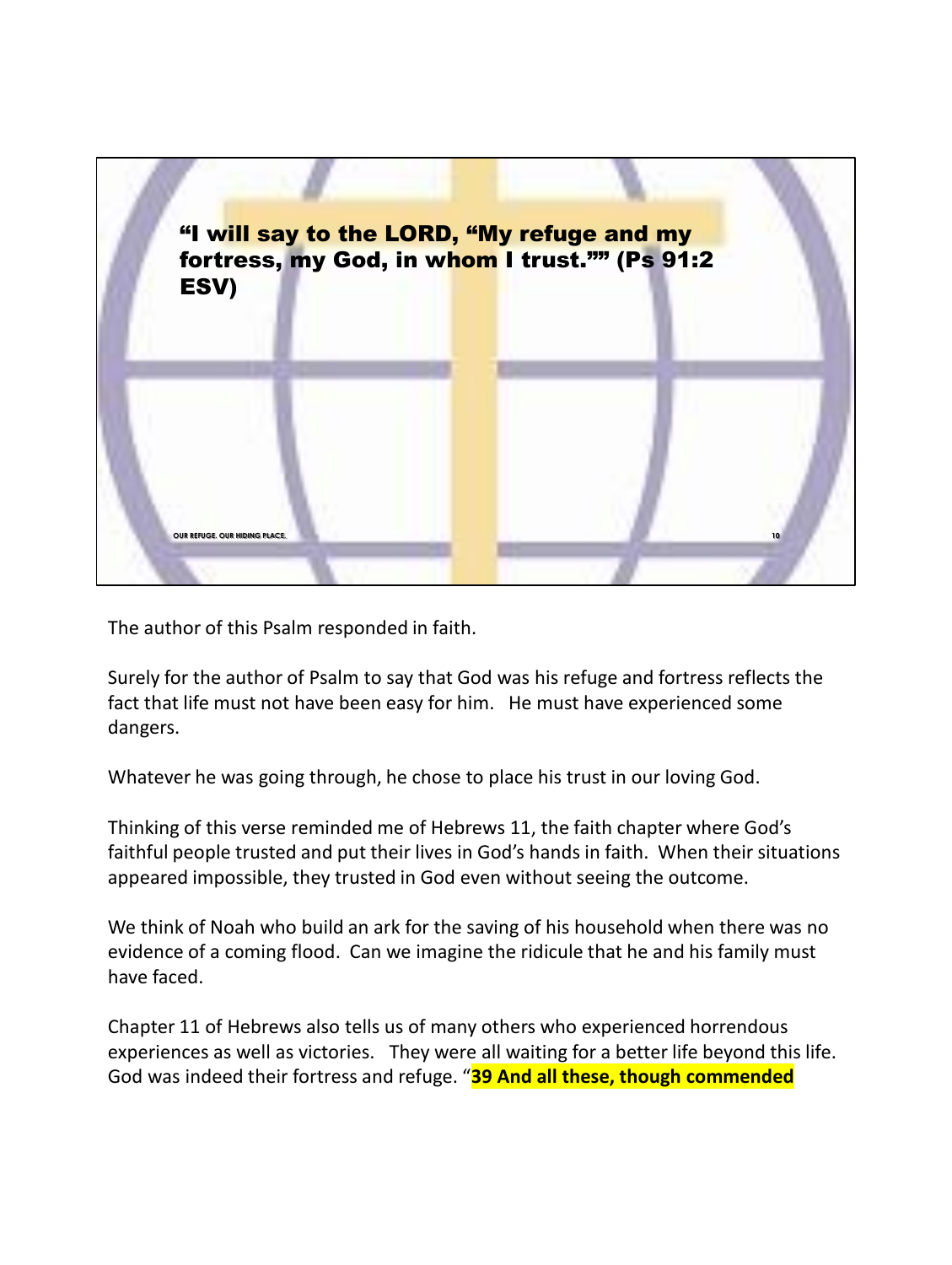## **through their faith, did not receive what was promised, 40 since God had provided something better for us, that apart from us they should not be made perfect." (Heb 11:39-40 ESV)**

None of these people were perfect in the flesh. God did not hide the sins and shortcomings of the heroes of the Bible.

We can certainly learned from this as none of us are perfect in the flesh. Not desiring to sin, all of us sin from time to time.

Yet having God as our refuge, placing our trust and in his faithfulness for us, we find the strength to go on, realizing we are not condemned because Jesus has already condemned sins in our flesh, as we read in Romans 8. When we fall down, with God's help, we get up again knowing that nothing can separate us from the love of God.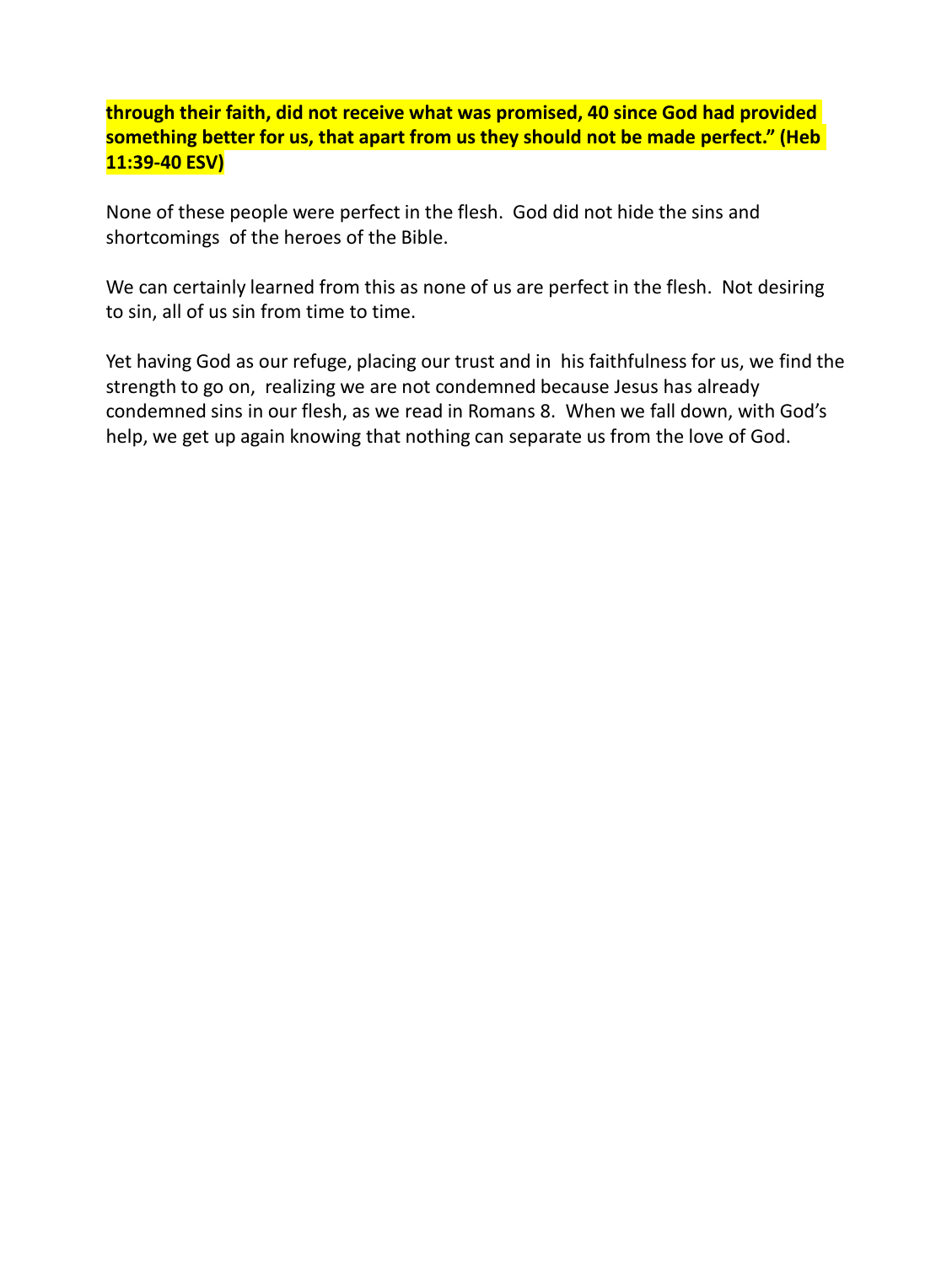

As the Psalmist make the Almighty his refuge, here are some of the blessings that followed. Again, it is written from an Old Testament point of view. It is true for us today because God doesn't change. Circumstances change but the heart of God towards us does not. The promises of the New Covenant are superior to the promises of the Old Covenant.

What are some of the blessings identified?

1- Vs. 10-12 **– God's guidance**. In Genesis 31:1 we read about the angels of God meeting Jacob after a rather tense meeting with his father-in-law, Laban.

In the New Testament, we have the powerful example of Peter being miraculously freed from prison by angels. (Acts 12).

We also have personal examples. My wife was coming to an intersection when she heard a clear voice telling her not to go forward. If she had gone forward, she would had been hit by 1/2 ton truck who speedily went through a red light. Had she not been protected, we can only imagine what would have happened.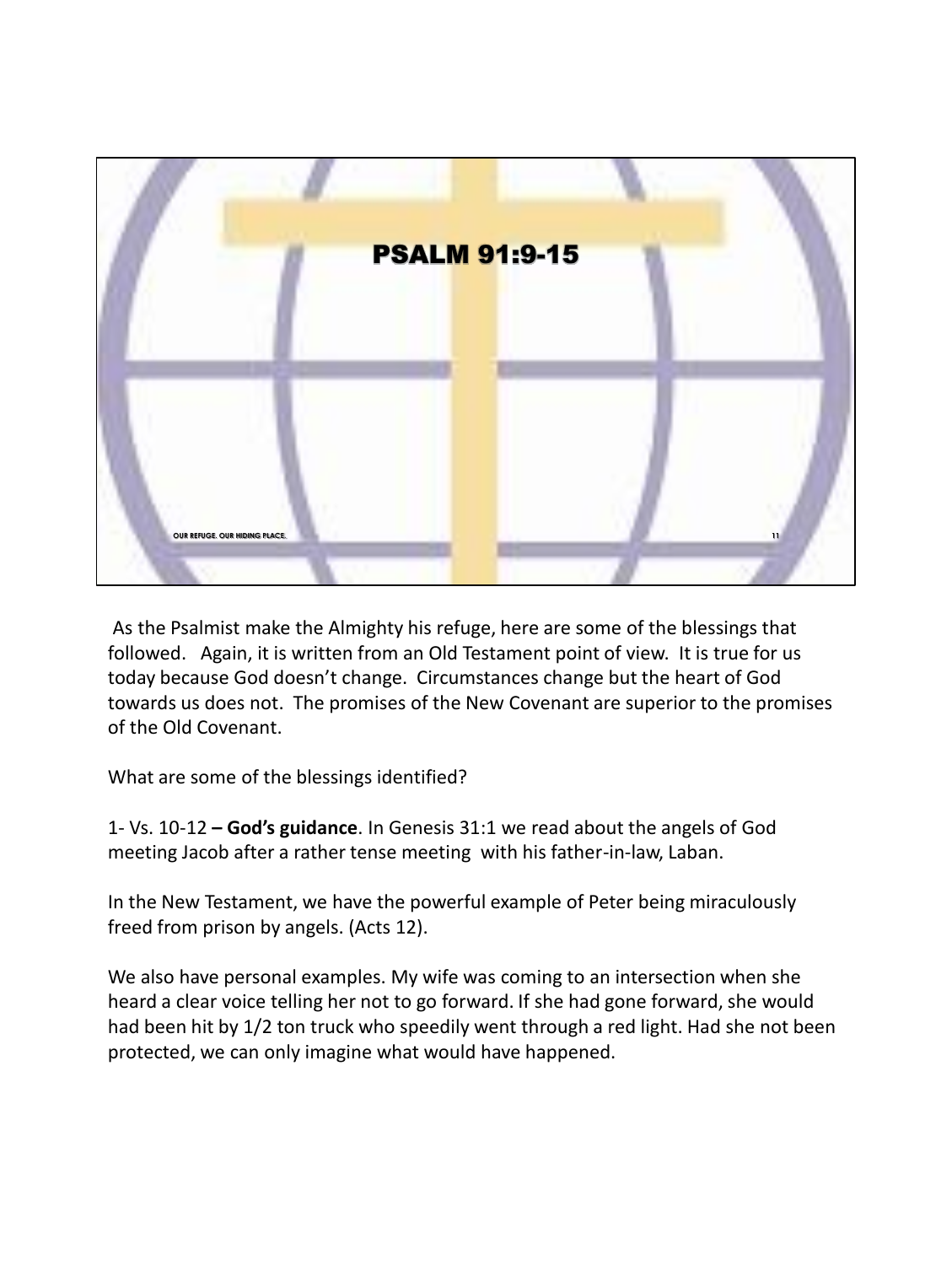Many of you have such real life stories as well.

2 – **As the psalmist, in the Almighty, we can operate from a position of strength**. The lion represents every opposition of strength and the serpent/adder represents deceitfulness and the subtility of deviousness, as evidenced in the Garden of Eden and expounded upon in the book of Revelation.

Jan tells us the following: **"Submit yourselves therefore to God. Resist the devil, and he will flee from you." (Jas 4:7 ESV)**

**"8 ¶ Be sober-minded; be watchful. Your adversary the devil prowls around like a roaring lion, seeking someone to devour. 9 Resist him, firm in your faith, knowing that the same kinds of suffering are being experienced by your brotherhood throughout the world. 10 ¶ And after you have suffered a little while, the God of all grace, who has called you to his eternal glory in Christ, will himself restore, confirm, strengthen, and establish you." (1Pe 5:8-10 ESV)**

These are sure and certain promises. God is not promising trouble-free life but when we make him our refuge in him, victory is assured. He is our victory because Jesus has defeated the enemies that stand against  $us - sin$ , death and the devil and his minions.

We are not to give up on God when things become more difficult. We are to trust him that he will walk with us and accompany us in those difficult moments in life.

3 – **Our response of love to God's love is found in verses 14-16.**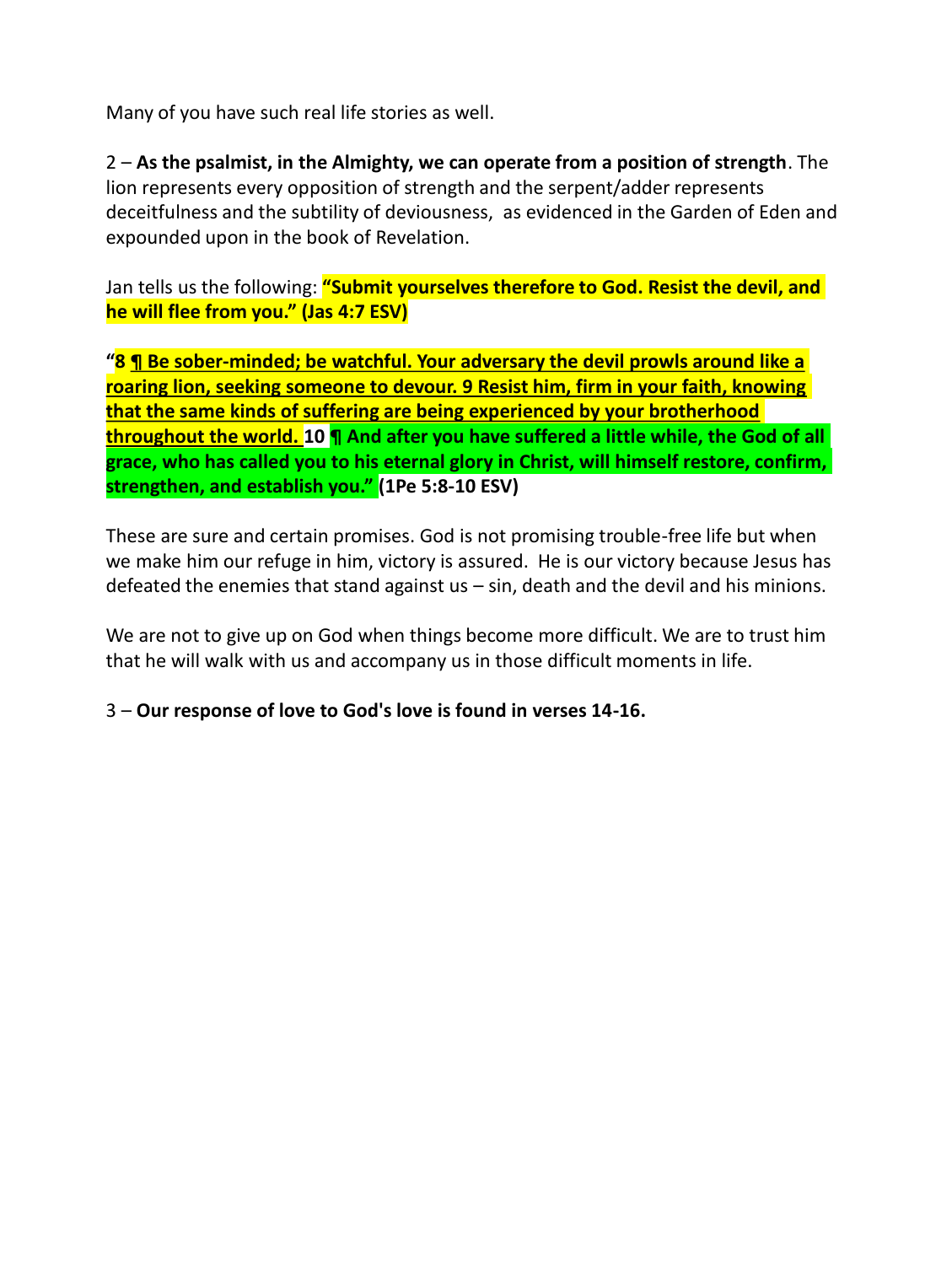

What a promise this is as we turn to God as refuge in love.

The love that we have is empowered by God's Holy Spirit indwelling us producing the fruit of the Spirit - **"22 But the fruit of the Spirit is love, joy, peace, patience, kindness, goodness, faithfulness, 23 gentleness, self-control; against such things there is no law." (Ga 5:22-23 ESV)**

Jesus came to the earth sent by the Father to give us eternal life through or by faith in him. God knows that our walk in this world is not always the easiest.

We face many trials such as:

- the severe illness of loved ones,
- death of loved ones,
- the weaknesses found in ourselves and in other Christians,
- injustices in the world,
- troubled governments,
- breakdown in relationships,
- financial instability,
- confusion in religions,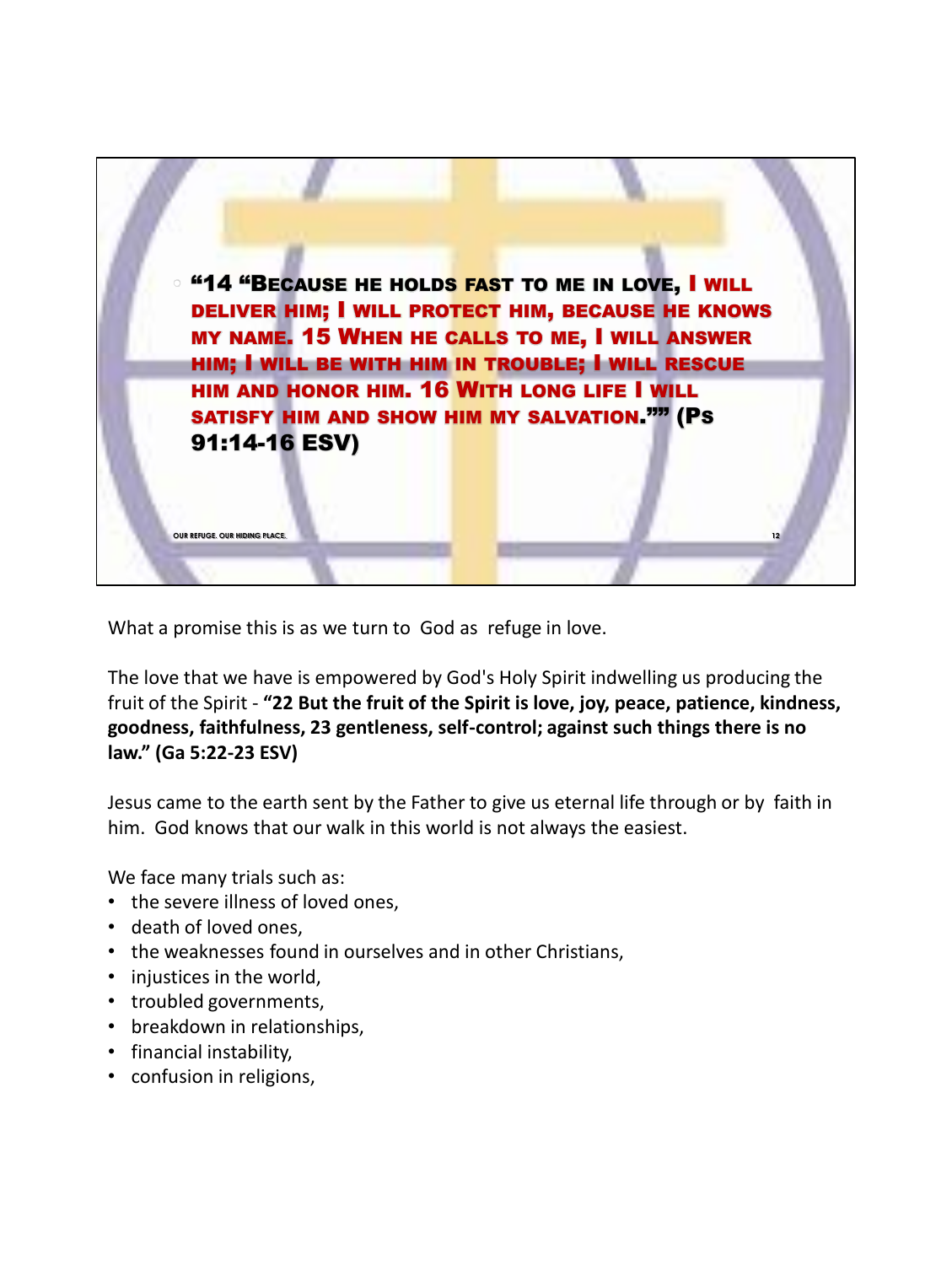- the threats of violence, etc. We don't have to go very far as we read about the Russians ability to reach America in about 11 minutes with war machines which travel at supersonic speed,
- and the list goes on.

Whatever trouble we face, God promises to be with us in times of trouble. He promises to rescue and honor and to be shown God's great plan of salvation.

In this psalm, God is talking about everyone who makes him his refuge. The good news is that this refuge is available to everyone as God the Father has reconciled the whole world in Christ not counting our sin against us. His great gift is not only available to us but available to everyone who will accept God's reconciliation when he reveals himself to them.

We are told in second Corinthians 5 to be reconciled to God. He is already reconciled to us. Reconciliation is a gift of grace to be accepted in faith. We do not create the reconciliation. We accept the reconciliation.

This long life promised us is eternal life in Christ as perfected human beings!

God the Almighty is truly our refuge and hiding place!

Let us pray.